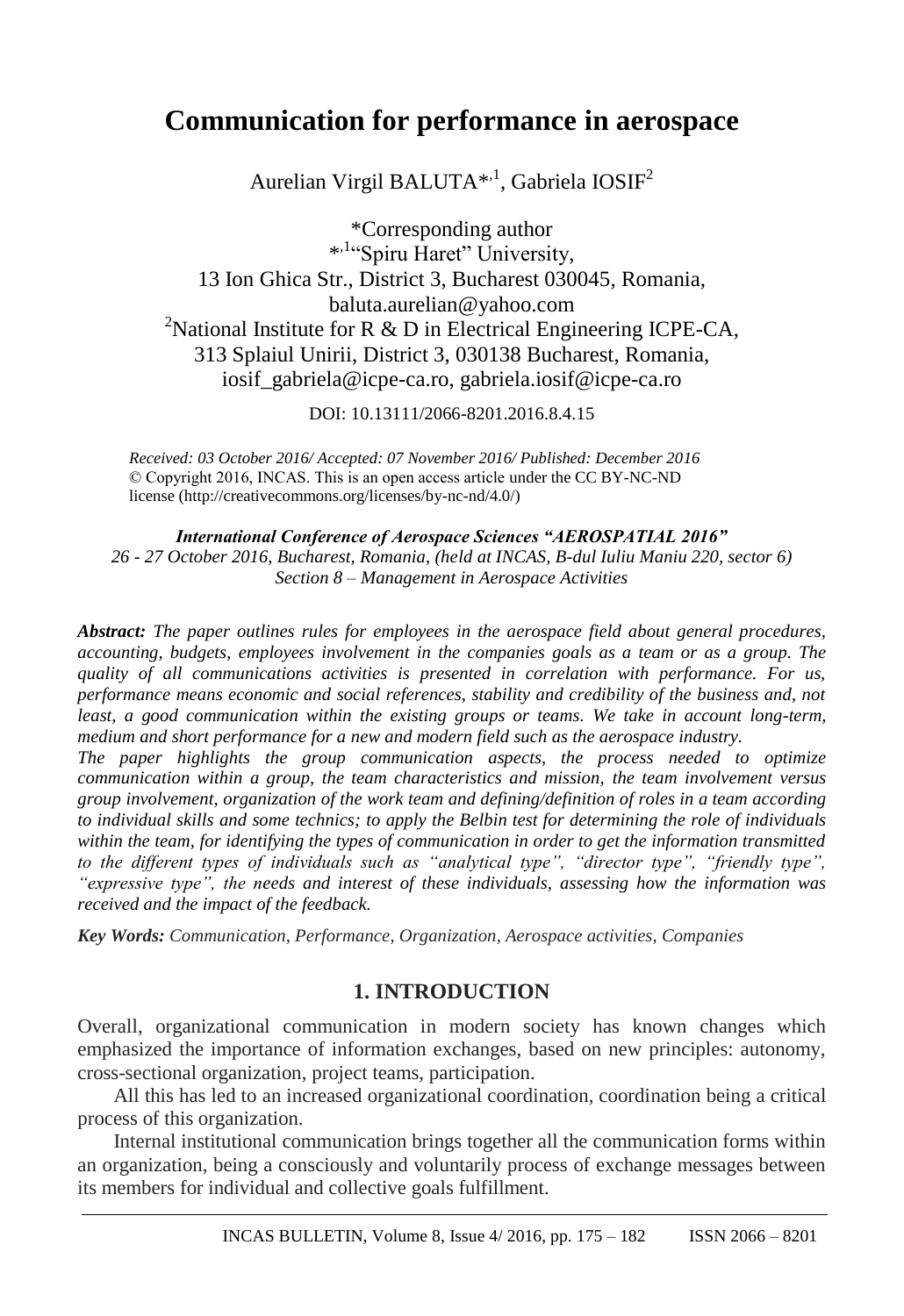# **2. COMMUNICATION: FROM THEORY TO WORK PRINCIPLES IN AEROSPACE ACTIVITY**

Today, we talk not only about communication as a phenomenon of transmission and reception of words, letters, images, signals. Communication involves much more than that. It is an integrator phenomenon, through which the fundamental structures of society are built every day. [1]. The progress means more and more communication. As the aerospace companies are representative for the ideea of progress, it is normal to find into their activity a path towards a new era of communication.

Basic elements of communication as described by the science have to be clear when the aerospace companies have to design the information flows. The communication science says that "Communication involves the reversibility of messages within the relationship which brings together two entities, even if the messages are not of the same order". In the same time "it involves creating a sense, in respect with the uninterrupted correlation between our faculties for perceiving signals, the richness of vocabulary, to decode them, the imagination, to interpret them, as well as the memory, in order to maintain their consistency when, in our turn, we become emitters and address return messages" [2]. The elements that apply to aerospace companies are the following: the importance of the "uninterrupted" information flows (mainly in security departments), the correlation of the information with the richness of vocabulary (all kind of messages to clients), the capacity to decode the messages.

In itself, communication is a basic social process. A large number of writers consider communication as a necessary functional premise for any social system. No society can exist without communication. Social structures cannot be created and maintained without communication. Society is the system made up of all communicated feelings and actions. Social systems can be formed and maintained only if the persons involved are related to each other through communication.

Any joint action of individuals involves participation, transmitted through communication. Communication is not only communication but also community, participation. So, the notion of communication is used in that of organization, because without communication the organized action is impossible [3]. The activity of the aerospace companies is characterized by the huge responsibility to act in every moment to ensure the passengers safety.

Katz and Kahn showed: "communication is a social process of great relevance to the functioning of each group, organization or society", it is the very essence of the social system or organization. The organization is a stable system of individuals which work together to achieve common goals. The organizational structure provides stability for human communication and facilitates the administrative tasks fulfillment. [4]. For a lot of fields of activity, not to fulfill the tasks means penalities and a loss of a part of profit. For an other part, not to fulfill the tasks may generate an accounting loss. In the aerospace field a minor error can cause a catastrophe. For this reason in aerospace companies all the tools employed fulfill the tasks, including communications, are important.

Communication within an organization represents a less structured research field divided into different approaches: interpersonal communication, group dynamics, sociology of organizations, management, semiotics, sociolinguistics etc. [5]. In aerospace activities each of the research fields is important. Interpersonal communication studies the communication among people from a large diversity of language, culture, age, standard of incomes, importance of the transportation for life, the procedures for security. Group dynamics is involved in the study of permanent changement in the structure of clients.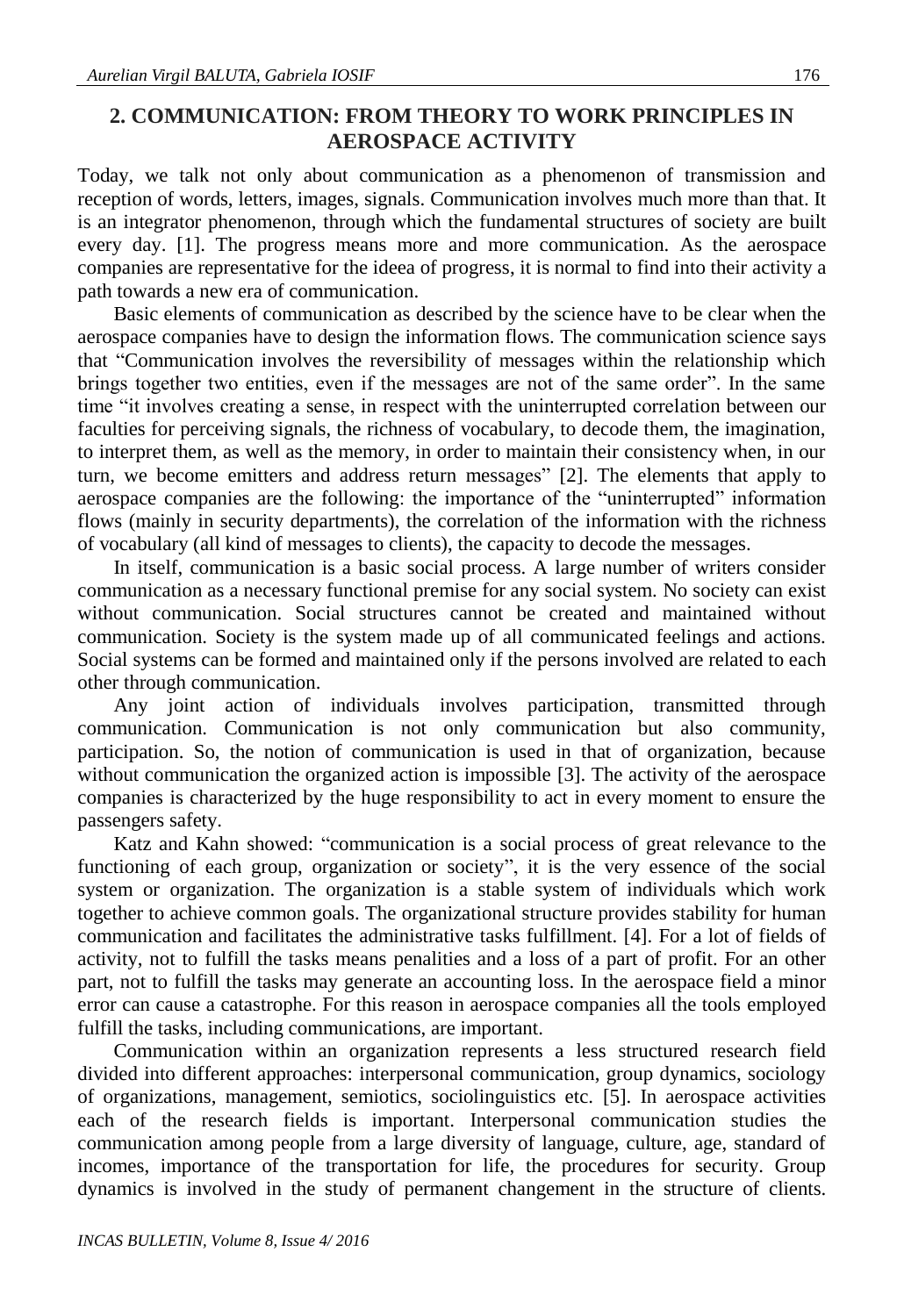Offering employees the opportunity to express their views, internal communication makes them involved partners, competent and resourceful in solving their problems. Internal communication has a participatory touch, being a member's response of any organization to the difficulties the collective has to overcome.

From these difficulties we point out the internal strategic complexity of the production, of coordination, of motivation and of the complexity of the external environment: political, economical, technological, social. In these circumstances, we require creative intelligence of the actors. [6]. To overcome in aerospace organization means first of all to survive and people have the feeling of security and safety.

Referring to the issues encountered in internal organizational communication, Mihaela Vlasceanu shows that theorists who analyzed this issue focused on addressing organizations as closed systems.

From this point, the stage of "natural and closed organizations" was shaped, based on three theories: human relations school, Barnard's theory on cooperative behavior in formal organizations and Selznick's institutional theory. [7]

Remembering Barnard, the author shows that in organizations, "the whole system of communication actually aims writing the goals and transmitting the orders for coordinating the action", the importance of the management function being to build communication relationship with those who want to cooperate. In the aerospace field all the factors (staff, clients, partners, and authorities) have to cooperate.

From the point of view of modern management communication represents a process with multiple meanings and implications. Organizational communication accompanies the evolution of the organization. Changes taking place within it leads to the need of communication changes. In this regard, redesigning the organizational structure or the informational system represents processes with direct impact on volume and structure of messages that are all over through formal channels. [8]. In the aerospace field an important part from formal channels of communicatiosare must be available for clients. In the field of aerospace the concept of "organization" is more large than the "company" from the point of view of communication.

## **3. CATEGORIES OF RECEPTORS FOR COMMUNICATION. PARTICULATITIES FOR AEROSPACE**

Regarding communication, at the individual level there are at least four major categories of receptors: analytical type, directory type, amiable type, expressive type. Different audiences, internal and external, are composed up of these types of receptors. However, in most cases, there is a predominant receptor type within each audience.

Analyzing each type, we can say that the analytical type wishes quantitative results, being interested in facts and analyzing the message sent in terms of credibility of the information presented.

The director type wants to know "what's the plan?", "What to do?", "What is my role?", being focused on action and oriented towards achieving goals. The amiable type is primarily interested in human relationships, when something is communicated he wonders "Where are we in this message?", he responds well to messages that include the human element. The expressive type is oriented toward emotional communication, wanting to be involved in important goals, action-oriented, wanting to know: "Why should I get involved?".

*INCAS BULLETIN, Volume 8, Issue 4/ 2016* How can we adequately address the four categories of receptors? Giving them the information in the way they need. The "Analytic" and "Director" types are oriented toward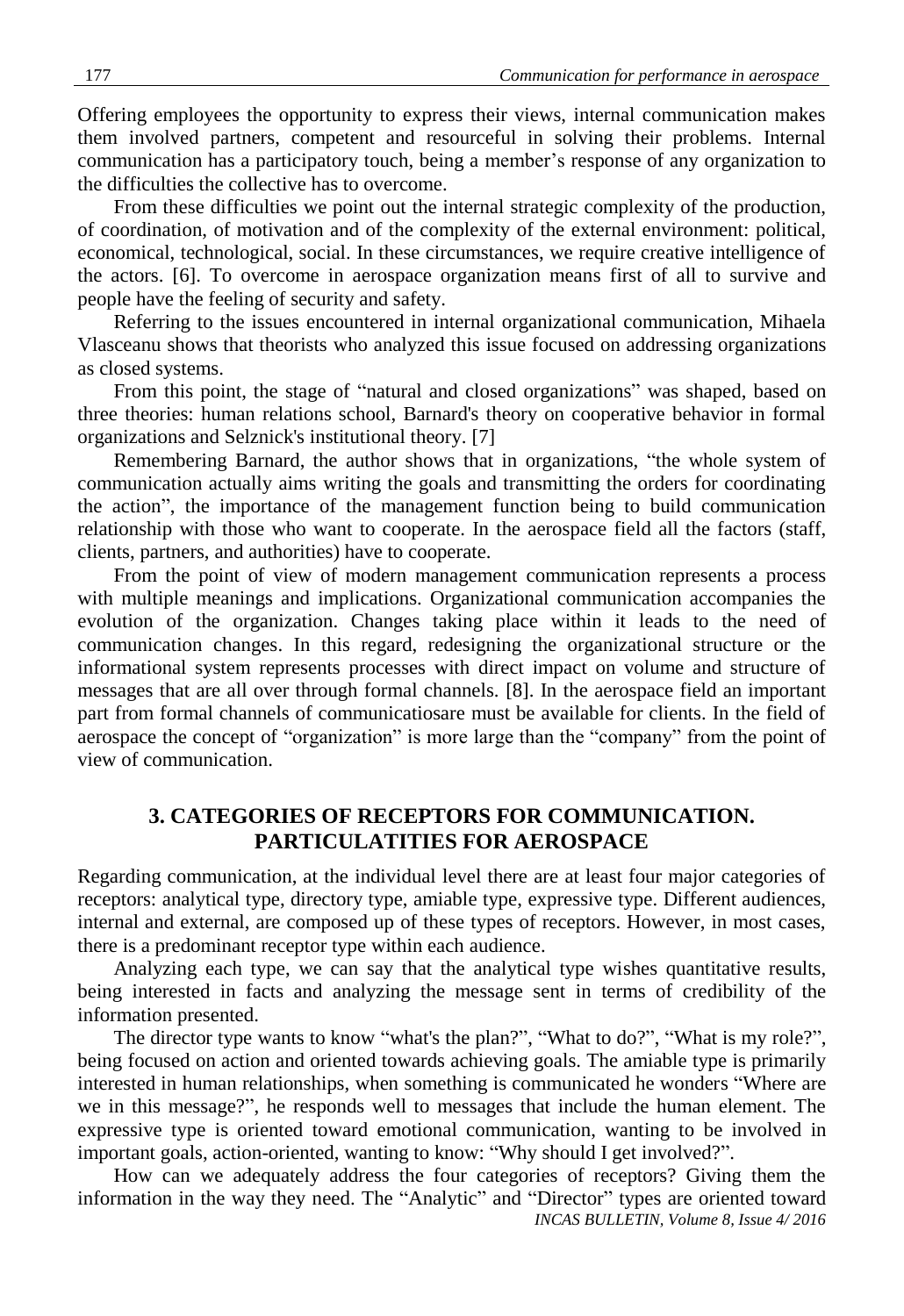intellectual communication; the "Amiable" and "Expressive" types are oriented toward emotional communication. The "Analytic" and "Amiable" types are focused on information, while "Director" and "Expressive" types are focused on action.

Besides the information identified as needed by the categories of receptors, it is necessary to identify and establish the role of each participant in the team. For this approach, a particularly useful feature is the Belbin test. Developed in the late of 1970, Belbin test showed that balanced teams, made up of people with different skills, record superior performance comparative with the unbalanced teams.

#### **4. BELBIN'S TEST AS A USEFULL TOOL IN COMMUNICATIONS**

Belbin has initially identified a set of eight roles that, available within a team, it is assumed that provides balance and increases the chances of success. Later, another role, namely that of the expert, has been added. There is no good or bad role, each role is important for the success of the whole team.

Obviously, some roles have a more extroverted attitude, others are more introverted. Each of these roles is valuable in the team and there are no principal or secondary roles. However, it is no imperative that each team comprises nine persons, but it is imperative that the roles to be present. In the small teams a person can have more than one role.

The types of roles identified by Belbin's test are: the coordinator, the trainer, the factory, the monitor, the implementer, the investigator of resources, the finisher, the expert. *The coordinator* points out the team goals, determines the program and priorities, chooses the issues but does not dominate the discussions.

In aerospace companies a coordinator is found in every department, team, on every project. A transport for a client or every individual service may be a project that needs a coordinator. *The trainer* looks for practical aspects of the project implementation, is focused on the duty, aims to win at almost any price.

In aerospace companies a trainer may be the staff involved in security systems or logistic activities, all the people whose Job description provides compliance with standards. *The factory* is innovative, inventive, creative, original, imaginative, and solves all the problems by any means.

He is the source of the original and also radical ideas, proposals and suggestions. In aerospace activities the part of original and imaginative kind of action is smaller. Only the top employees or the staff/consultants involved in the design procedures can be "the factory". *The monitor* - *the evaluator* is serious, prudent thoughtful, critical and analytical, in a logic and impartial way, prevents his team make reckless acts.

Managers who approve the informational flows and procedures may be "the monitor" in aerospace companies. *The implementer* is characterized by systematization, common sense, loyalty, effectiveness, is trustworthy, turns decisions and strategies of colleagues in positive actions. Every kind of projects requires the same qualities, regardless the field (including in aerospace companies). *The investigator of resources* is a good communicator, and negotiator, brings rapidly ideas and information from outside, offers the team the necessary enthusiasm at the start of a new project.

The area of jobs for the "investigator" starts with the accountant and ends probably with the buyer or procurement specialist. The knowledge about the process makes the difference for "investigator" in a special branch like aerospace. *The teammate is* sociable, flexible, adaptable, mediator, supports its colleagues, reconciles conflicts and has a calming influence; his purpose is the unity and continuity of the team. *The finisher* pays attention to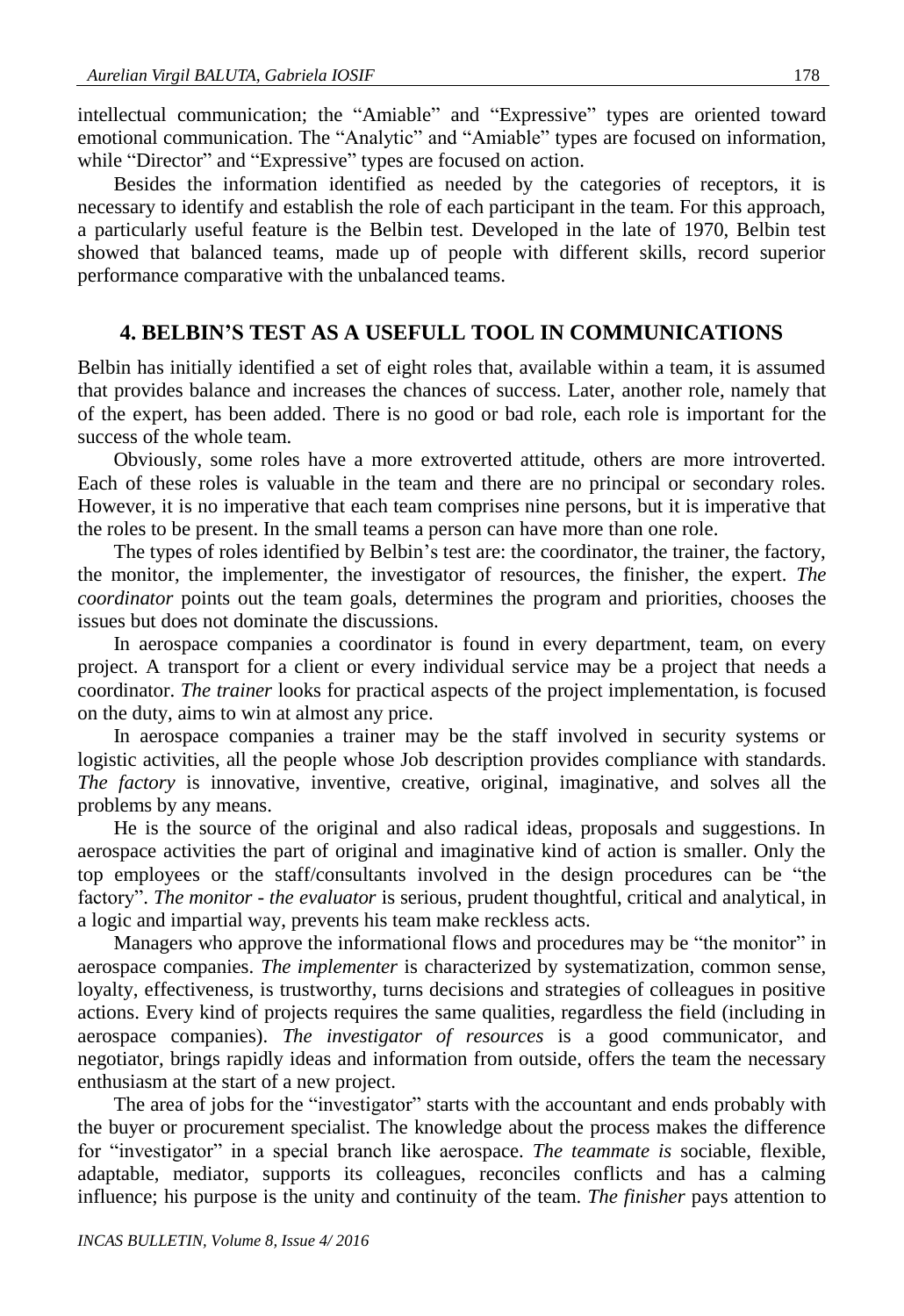detail and quality of work, has high standards, accuracy, compliance with the program and specifications. *The expert* is focused on skills and knowledge, having motivated and dedicated professional standards of work; he is an endless source of knowledge.

If in our team we identify various problems, we can solve them this way: low achievement requires a good coordinator or a finisher; conflicts need a strong teammate or coordinator; mediocre performance can be improved by an investigator of resources, innovative or trainer; errors-prone teams need a monitor-evaluator.

Of course, depending on circumstances we need: a good trainer for new members, an innovative with good ideas for competitive situations, a good evaluator for dangerous situations. Therefore, the analysis of the team should include both the members' roles and the team's needed skills. [9]

After providing the information required toward different types of receptors, after dividing and delineation of tasks in accordance with individual skills, it is particularly important to analyze whether the message sent has reached the targeted audience in the desired shape.

This is possible by using feed-back, assessing how the information was received, if they were interesting to the target audience, or what other information would be desired by the target group.

# **5. HOW TO OPTIMIZE THE COMMUNICATION?**

In order to optimize communication within a group we can use several techniques of which we could mention: the message should be clear and specific, comments should be supported with real evidence, the issues should be separated from people, negative messages should be reduced and where they cannot be removed should be mixed among the positive ones, the presented situation should be formulated as a collective decision, a good rhythm and a proper way of messaging should be used in communication.

Within the internal groups, we meet a different group named "the team". The team gives the employee a sense of belonging, contributing in a decisively way to the success of the organization. In what follows, we'll detail characteristics of the group, versus characteristics of the team.

| Characteristics of the group            | Characteristics of the team                       |
|-----------------------------------------|---------------------------------------------------|
| Mission of the organization can be      | Mission of the organization is the source out of  |
| found in the immediate objectives of    | which the team chooses its particular objectives. |
| the group.                              | In aerospace the characteristics of the team are  |
|                                         | more relevant than the characteristics of the     |
|                                         | group.                                            |
| Goals are externally set. For security  | The objectives are chosen and their achievement   |
| standards and quality of service the    | is assumed.                                       |
| goals in aerospace are externally set.  |                                                   |
| The leader is formally named. In        | The leader is informal, the leadership being      |
| normal activity the leader in aerospace | taken by either member team, depending on the     |
| is formal.                              | context. In an aerospace crise there may be an    |
|                                         | informal leader, but in accordance with standard  |
|                                         | rules.                                            |
| Formal responsibility is in charge of   | The responsibility is divided among the team      |
| the leader.                             | members.                                          |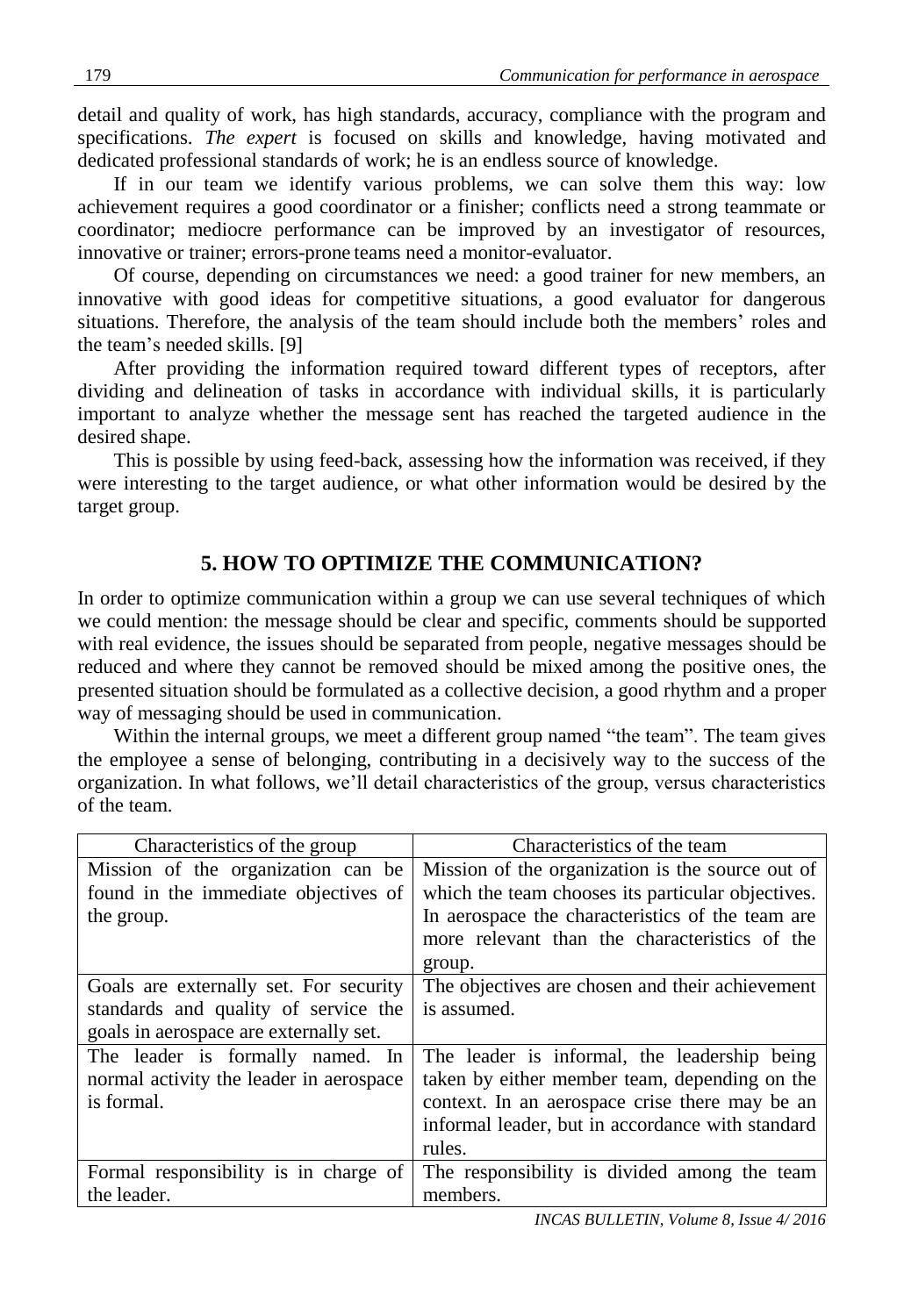| Individual responsibility refers only to                                    | Responsibility is first<br>then<br>common<br>and                                  |
|-----------------------------------------------------------------------------|-----------------------------------------------------------------------------------|
| the initially assigned duties.                                              | individual.                                                                       |
| Task completion is the result of adding                                     | Task completion is the result of adding up the                                    |
| up the individual efforts.                                                  | collective and individual efforts. In aerospace it                                |
|                                                                             | is normal to assume that the task completion is                                   |
|                                                                             | the result depending both on collective and                                       |
|                                                                             | individual efforts.                                                               |
| The group is based on the amount of                                         | The team is based on community, as an entity.                                     |
| its entities. In aerospace the group is                                     |                                                                                   |
| composed by staff and clients. If the                                       |                                                                                   |
| staff may be an "entity", the clients are                                   |                                                                                   |
| sure "an amount of entities".                                               |                                                                                   |
| Meetings: formal meetings with the                                          | Meetings: informal, without time limit, with the                                  |
| role of preparing the work front, to                                        | role of solving problems and to identify the way                                  |
| allocate resources, responding to the                                       | to go. In aerospace activities such meetings are                                  |
| managerial functions of organization,                                       | expected to solve unexpected problems.                                            |
| coordination and evaluation.                                                |                                                                                   |
| The roles are assigned by competence,                                       | There are no pre-established roles; there is a                                    |
| from the beginning of the group. In                                         | multidisciplinary<br>approach<br>depending<br>on                                  |
| aerospace the competences is the                                            | circumstances.                                                                    |
| "allocation criterion" for every kind of                                    |                                                                                   |
| task.<br>The<br>rules<br>formal                                             |                                                                                   |
| are<br>and                                                                  | The rules are rigorous, unwritten but respected<br>in order to maintain cohesion. |
| administrative, not always respected.                                       |                                                                                   |
| Discipline is followed by control and                                       | The discipline is willful; deviation from the rules<br>is corrected in real time. |
| its absence is sanctioned. In aerospace                                     |                                                                                   |
| activities lack of discipline means                                         |                                                                                   |
| disaster.<br>individualized,<br><b>Rewards</b>                              | Rewards are collective but also individualized,                                   |
| are                                                                         | according to the performance value.                                               |
| predictable and a priori quantified.<br>Moral sanctions apply to the group, | Administrative and moral sanctions apply to the                                   |
| administrative<br>sanctions<br>apply                                        | team.                                                                             |
| to<br>individuals. In aerospace activities the                              |                                                                                   |
| administrative sanctions mainly apply                                       |                                                                                   |
| to employees.                                                               |                                                                                   |
| Usually,<br>is<br>there<br>not<br>a                                         | They are proud by their own subculture.                                           |
| strong<br>manifestation<br>subculture.<br>N <sub>o</sub><br>οf              |                                                                                   |
| subculture is accepted in aerospace as                                      |                                                                                   |
| a deviation of procedure.                                                   |                                                                                   |
|                                                                             |                                                                                   |

For an efficient teamwork it is good that the work be organized on the basis of some techniques, such as: clarification of the team mission, learning the mission by all members, establishment and assumption of the objectives, insurance and maintenance of the communication, formulation of the accepted methods, clarification of the independence degree and individual development, choosing the methods of work that can lead to performance, adoption of norms and rules of responsibility assumption within the team, learning methods to enhance the coherence within the team, learning how to integrate the new members.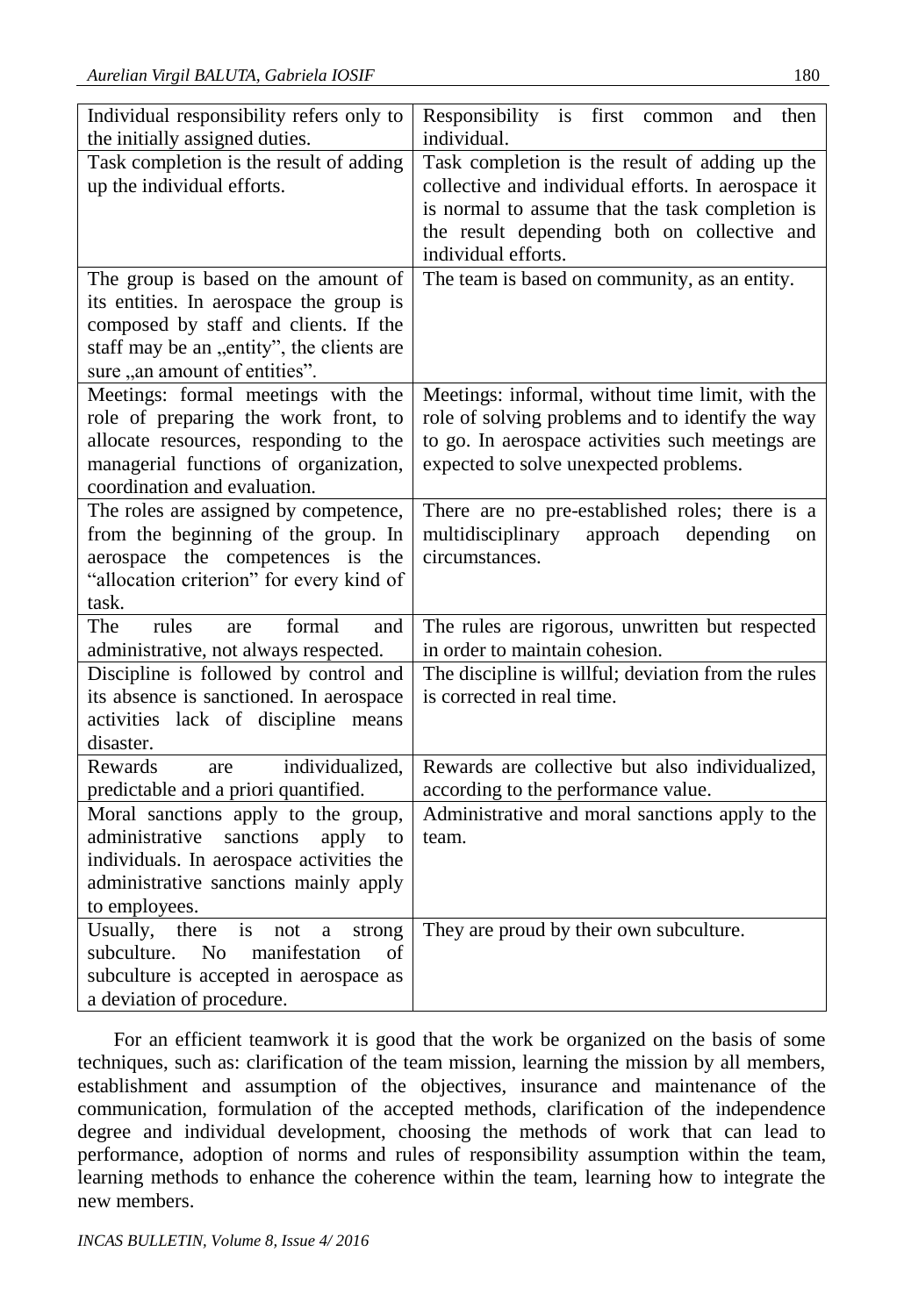## **6. COMMUNICATION IN AEROSPACE – UNDERSTANDING THE FUTURE**

Communications have to keep the speed of management and technology in aerospace field. By example, the concept of advanced airborne separation means a new level of communication of each aircraft. This has to manage a conflict-free four dimensional trajectory intent [10].

The studies of optimum channel will have maybe interesting developments in aerospace activity. The transmission channel, represented by physical environment [11] started already to be a concept in aerospace activity. All the requirements for communication in aerospace activity will be transformed in requirements for the transmission channel. So, the technology will be "partner" of the progress of social sciences in the fields of communication.

As a managerial factor, communication has long been seen as a critical issue in all aspects of human interaction. More than this, communication is usually reported to be the major contributing factor into aviation accidents. It is accepted that communication is essential for organizational and managerial performance and success in any branch, including the aviation environment [12].

The general accepted rule for management "*Our people are our most greatest asset*" [13] may receive new meanings. For aerospace and for many other fields with high dependence of clients and confidence, the word "people" mean more than labor force, mean clients and the confidence of all potential clients in goods and services of a company. The communication in organization will be represented in such terms by communication with all potential clients. The context in which people have come to know each other is also important, like in aerospace activities, as that can imply certain kinds of loyalty (or perceived obligations) [14].

The involvement of social sciences and modern management with the concept of organizations build and based only on people will have large applications in communication for the aerospace activities. The rule that *people have goals*, not the organizations [15] will focus on communication to know what people (labor force and clients) want from a company, including in aerospace.

The dynamics of changes in the future for aerospace compel us to take into consideration the basis of the information theory: complete information is unavailable and the world is an uncertain and complex area [16].

#### **7. CONCLUSIONS**

The progress means more and more communication. As the aerospace companies are representative for the ideea of progress, it is normal to find into their activity a path towards a new era of communication.

There are at least four major categories of receptors: analytical type, directory type, amiable type, expressive type.

The types of roles identified by Belbin's test are: the coordinator, the trainer, the factory, the monitor, the implementer, the investigator of resources, the finisher, the expert.

The team has an essential objective (the one of guidance and coordination), is based on the premised that people from the team want to be a part of it; all team actions focus on achieving the targets, there is a mutual appreciation of the contributions, the team records better results than those achieved by its members individually. In other words, the team excellence is based on the conjugation of talents, behaviors, values and goals of its members.